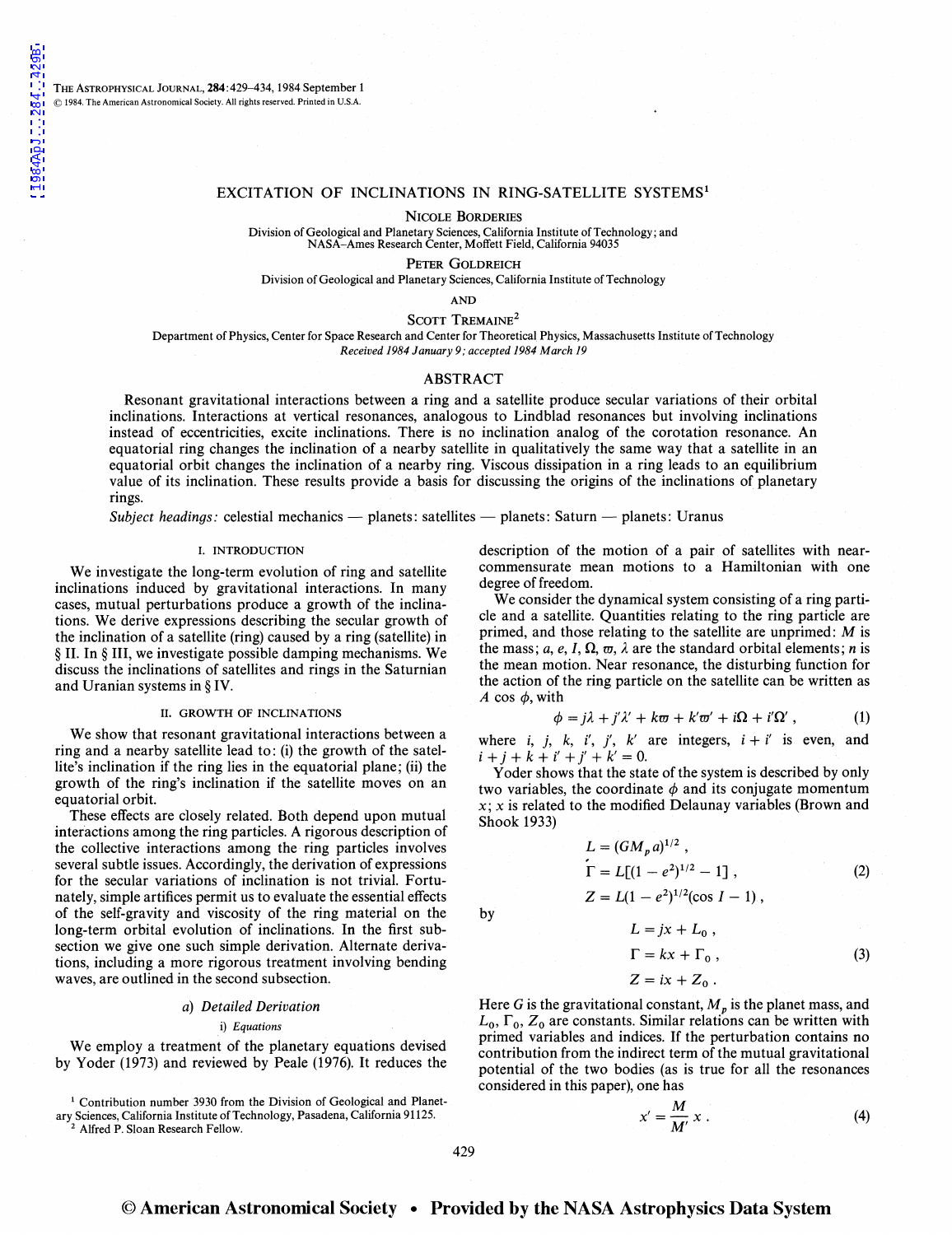The evolution of the system is governed by the canonical equations

$$
\frac{dx}{dt} = \frac{\partial K}{\partial \phi}, \quad \frac{d\phi}{dt} = -\frac{\partial K}{\partial x}, \tag{5}
$$

with the Hamiltonian

$$
K(x, \phi) = K_{\rm sec}(x) + A(x) \cos \phi . \tag{6}
$$

The coefficient *A* is a sum of terms of the form

$$
A(x) = \frac{GM'}{a} F(L, L) |\Gamma|^{\alpha} |\Gamma'|^{\alpha'} |Z|^{\gamma} |Z'|^{\gamma'}, \qquad (7)
$$

where  $\alpha$ ,  $\alpha'$ ,  $\gamma$ ,  $\gamma'$  are half-integers of the form

$$
\alpha = |k/2| + p_1, \quad \alpha' = |k'/2| + p_2,
$$
  
\n
$$
\gamma = |i/2| + p_3, \quad \gamma' = |i'/2| + p_4,
$$
\n(8)

and  $p_1, \ldots, p_4$  are nonnegative integers. As a consequence of equations  $(2)$ – $(4)$ ,  $A$  is a function of one variable, the canonical momentum x.

From equations (2) and (3), the rate of inclination growth is:

$$
\frac{dI}{dt} = \left\{ \frac{(j+k)Z - i(L+\Gamma)}{(L+\Gamma)[-Z^2 - 2Z(L+\Gamma)]^{1/2}} \right\} \frac{dx}{dt} \,. \tag{9}
$$

### ii) *Second-Order Perturbations*

Since the second term in the Hamiltonian *K* is smaller by a factor of order  $\eta = M'/M_p$  than the first term, the equations of motion may be integrated by successive approximations. This method is appropriate if collective effects prevent the buildup of nonlinear perturbations in the ring.

We follow a procedure similar to the one used by Lynden-Bell and Kalnajs (1972) to work out the second order perturbations of a star in the gravitational field of a spiral density wave. We replace  $A(x)$  by exp (st)B(x), and we look for a solution of the form

$$
x = x_0 + x_1 + x_2 + \cdots, \qquad (10a)
$$

$$
\phi = \phi_0 + \phi_1 + \phi_2 + \cdots, \qquad (10b)
$$

where  $x_n = O(\eta^n)$  and  $\phi_n = O(\eta^n)$ . This procedure removes the singularity at resonance and yields finite perturbations.

There are no secular changes in  $x_0$  or  $x_1$ . The second order equation for  $x_2$  contains the secular term

$$
\frac{dx_2}{dt} = \left[\frac{1}{2}\frac{d}{dx}\left(\frac{A^2s}{s^2 + \phi_0^2}\right)\right]_{x = x_0},
$$
\n(11)

where

$$
\dot{\phi}_0 = -\frac{dK_{\rm sec}}{dx}(x_0) \,. \tag{12}
$$

In the limit  $s \rightarrow 0$ 

$$
\frac{dx_2}{dt} = \left\{ \frac{\pi}{2} \frac{d}{dx} \left[ A^2 \delta(\phi_0) \right] \right\}_{x = x_0} . \tag{13}
$$

We continue to use the expansion (10) even though it fails to converge as  $s \rightarrow 0$ . Our justification for this procedure is given in the following subsection.

We substitute the expression given by equation (7) for *A* into equation (13). Since the mass of the satellite is much larger than

the mass of the ring particle, we replace  $d/dx$  by  $(M/M')\partial/\partial x'$ , where  $x$  and  $x'$  are now to be regarded as independent variables. We assume that  $\dot{\phi}_0$  depends only on L and L, which is approximately correct for a nearly Keplerian potential. Equation (13) then becomes:

$$
\frac{dx_2}{dt} = \frac{\pi G^2 M M'}{2a^2} \sum_{\alpha, \alpha', \gamma, \gamma'} \sum_{\tilde{\alpha}, \tilde{\alpha}', \tilde{\gamma}, \tilde{\gamma}'} |\Gamma|^{\alpha + \tilde{\alpha}} |\Gamma'|^{\alpha' + \tilde{\alpha}'} |Z|^{\gamma + \tilde{\gamma}} |Z'|^{\gamma' + \tilde{\gamma}'}\n\n\times \left\{ j' \frac{\partial}{\partial L} [\Gamma \tilde{F} \delta(\phi_0)] - \left[ \frac{(\alpha' + \tilde{\alpha}')k'}{|\Gamma'|} + \frac{(\gamma' + \tilde{\gamma}')i'}{|Z'|} \right] F \tilde{F} \delta(\phi_0) \right\}.
$$
\n(14)

### iii) *Inclination Evolution of a Satellite*

Our aim is to calculate the changes produced in the satellite orbit by a continuous ring of particles of surface mass density  $\Sigma(a')$  at radius *a'*. Thus we replace *M'* by  $2\pi a'\Sigma(a')da'$  and integrate over the ring.<sup>3</sup> This procedure yields

$$
\frac{dx_2}{dt} = \frac{-\pi^2 G^2 M F \tilde{F} |\Gamma|^{\alpha+\tilde{\alpha}} |Z|^{\gamma+\tilde{\gamma}}}{a^2 |d\phi_0/da'|}\n\times \left\{2j' \frac{d}{da'} \left(\frac{\Sigma}{n'}\right) |\Gamma'|^{\alpha'+\tilde{\alpha}} |Z'|^{\gamma'+\tilde{\gamma}'}\n+ \left[(\alpha' + \tilde{\alpha}')k' |\Gamma'|^{\alpha'+\tilde{\alpha}'-1} |Z'|^{\gamma'+\tilde{\gamma}'}\n+ (\gamma' + \tilde{\gamma}')i' |\Gamma'|^{\alpha'+\tilde{\alpha}} |Z'|^{\gamma'+\tilde{\gamma}'-1} \right] \Sigma a'}\n+ (y' + \tilde{\gamma}')i' |\Gamma'|^{\alpha'+\tilde{\alpha}} |Z'|^{\gamma'+\tilde{\gamma}'-1} \Sigma a'\right\},
$$
\n(15)

where the summation over  $\alpha$ ,  $\alpha'$ ,  $\gamma$ ,  $\gamma'$ ,  $\tilde{\alpha}$ ,  $\tilde{\alpha}'$ ,  $\tilde{\gamma}$ ,  $\tilde{\gamma}'$  is understood.

Formula (15) is quite general and allows us to recover results previously obtained by Goldreich and Tremaine (1981, Paper **1).** The terms of the potential with  $(\alpha, \alpha', \gamma, \gamma') = (\tilde{\alpha}, \tilde{\alpha}', \tilde{\gamma}, \tilde{\gamma}')$  equal to  $(0, 0, 0, 0)$  and  $(0, \frac{1}{2}, 0, 0)$  lead, respectively, to their expressions (32) and (36) for the torques at corotation and Linblad resonances.

We evaluate  $dI_2/dt$  ( $= dI/dt$  to second order with respect to the masses) from equations (9) and (15). The terms proportional to  $x_1 dx_1/dt$  in  $d\vec{l}/dt$  represent second order perturbations of the satellite by the unperturbed ring and are suppressed for the reason given in note 3. By examining equations (9) and (15) we find that  $dI_2/dt$  is of order 1 with respect to the inclinations and eccentricities, and that the terms of equation (15) which contribute to this order are the first one with  $(|k|, |k'|, |i|, |i'|) = (0,$ 0, 0, 0), the second one with  $(|k|, |k'|, |i|, |i'|) = (0, 1, 0, 0)$ , and the third one with  $(|k|, |k'|, |i|, |i'|) = (0, 0, 1, 1)$ ; in both cases the coefficients  $\alpha$ ,  $\alpha'$ ,  $\gamma$ ,  $\gamma'$ ,  $\tilde{\alpha}$ ,  $\tilde{\alpha}'$ ,  $\tilde{\gamma}$ ,  $\tilde{\gamma}'$  are set to their smallest possible values. The resonance with  $|k| = |k'| = |i| = |i'| = 0$ occurs only when the satellite is embedded in the ring and will not concern us here. The values of  $\phi$  and F for the other resonances are given in Table 1, where the quantity  $b_k^{(m)}$  is a Laplace coefficient defined by the integral:

$$
b_k^{(m)}(r) = \frac{2}{\pi} \int_0^{\pi} \frac{\cos m\theta d\theta}{(1 + r^2 - 2r\cos\theta)^k}.
$$
 (16)

<sup>3</sup> We have neglected terms proportional to  $M_1' M_2'$ , where  $M_1'$  and  $M_2'$  are the masses of different ring particles. These terms represent second-order perturbations of the satellite by the unperturbed ring, and can be absorbed in the unperturbed axisymmetric potential.

# © **American Astronomical Society • Provided by the NASA Astrophysics Data System**

1984ApJ...284..429B [1984ApJ...284..429B](http://adsabs.harvard.edu/abs/1984ApJ...284..429B)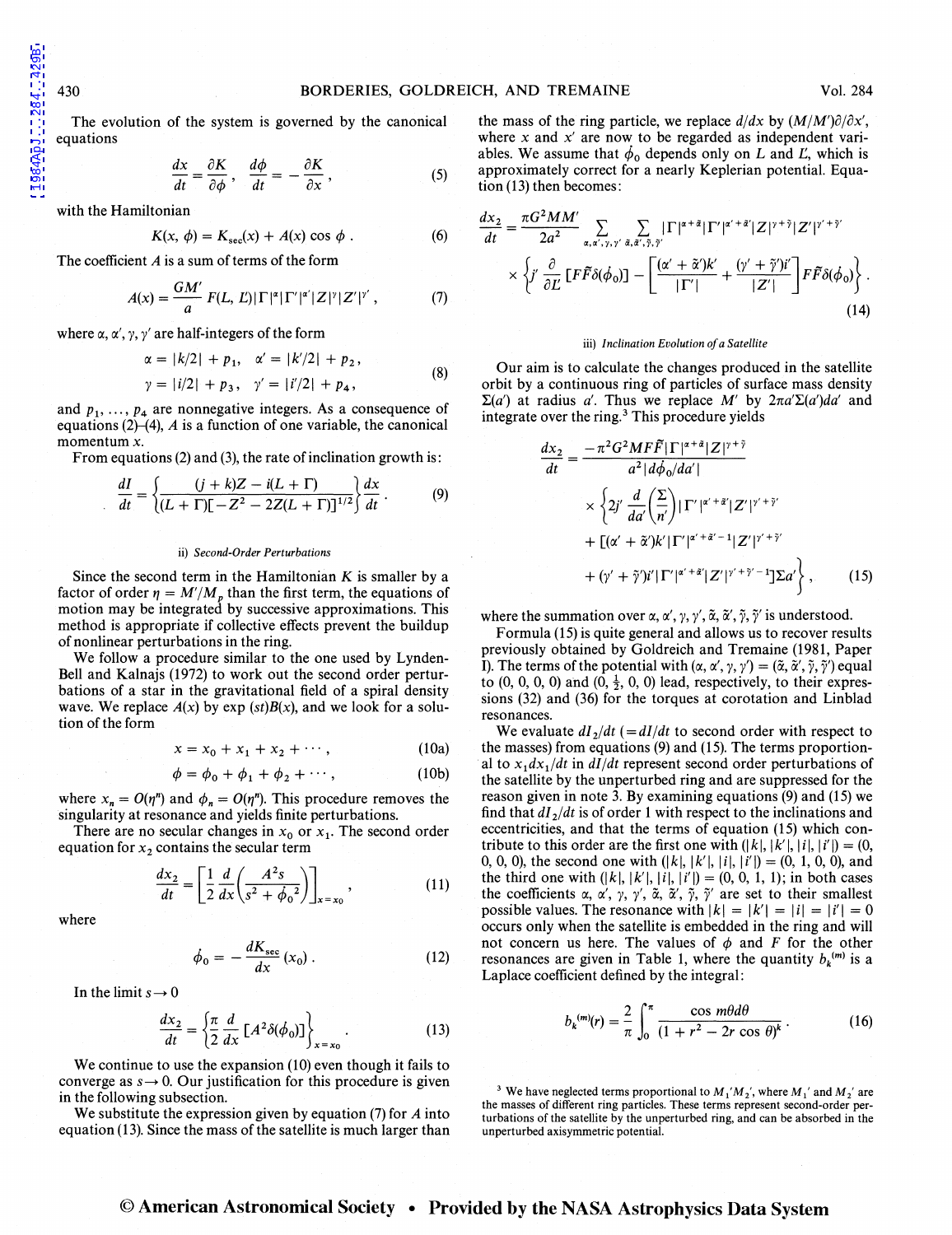1984ApJ...284..429B

TABLE 1 EXPRESSIONS FOR THE TERMS OF THE POTENTIAL GIVEN BY EQUATION (6) FROM WHICH FOLLOW THE SECULAR VARIATION OF *I* TO THE LOWEST ORDER WITH RESPECT TO THE INCLINATIONS AND ECCENTRICITIES

|              |          |                     |                          | $\alpha$ | F                                                                                                                        | Φ                                                 |
|--------------|----------|---------------------|--------------------------|----------|--------------------------------------------------------------------------------------------------------------------------|---------------------------------------------------|
| $\mathbf{0}$ |          | $\bf{0}$            | $\mathbf{0}$             | a/a'     | $\frac{\alpha}{(2n')^{1/2}a'}\left[ (2m+1)b_{1/2}^{(m)}(\alpha) + \alpha \frac{db_{1/2}^{(m)}(\alpha)}{d\alpha} \right]$ | $m\lambda - (m+1)\lambda' + \varpi'$              |
| $\Omega$     |          | $-1$ 0              | $\overline{\phantom{0}}$ | a'/a     | $\frac{-1}{(2n')^{1/2}a'}\left[2mb_{1/2}^{(m)}(\alpha)+\alpha\frac{db_{1/2}^{(m)}(\alpha)}{d\alpha}\right]$              | $m\lambda - (m-1)\lambda' - \varpi'$              |
| $\mathbf{0}$ |          | $0 \qquad \qquad 1$ |                          | a/a'     | $-\alpha^{7/4}b_{3/2}^{(m)}(\alpha)$<br>$2n^{\prime}a^{\prime 2}$                                                        | $(m-1)\lambda - (m+1)\lambda' + \Omega + \Omega'$ |
| $\theta$     | $\Omega$ | $-1$ $-1$           |                          | a'/a     | $-\alpha^{5/4}b_{3/2}^{(m)}(\alpha)$<br>$2n'a'^2$                                                                        | $(m+1)\lambda - (m-1)\lambda' - \Omega - \Omega'$ |

We find that if the satellite is exterior to the ring  $(a > a')$ :

$$
\frac{1}{I} \frac{dI}{dt} = \frac{1}{(m-1)} \frac{\pi^2}{6} \frac{M}{M_p} \left\{ \frac{1}{2} \frac{n_1' \Sigma_1 a_1'^2}{M_p} \alpha_1^{9/2} [b_{3/2}^{(m)}(\alpha_1)]^2 - \frac{mn_2' \Sigma_2 a_2'^2}{M_p} \alpha_2^{5/2} \left[ \left( 2m + \alpha_2 \frac{d}{d\alpha_2} \right) b_{1/2}^{(m)}(\alpha_2) \right]^2 \right\},
$$
\n(17)

where  $\alpha_i = a_i'/a$ ,  $n'_i = n'(a'_i)$  and  $\Sigma_i = \Sigma(a'_i)$  are evaluated at the resonance radii  $a_i$ , defined by  $(m + 1)n - (m - 1)n_1' - \Omega$  $-\dot{\Omega}' = 0$  or  $mn - (m-1)n_2' - \dot{\varpi}' = 0$  for the first and second terms, respectively. If the satellite is interior to the ring  $(a' > a)$ , we find

$$
\frac{1}{I} \frac{dI}{dt} = \frac{1}{(m+1)} \frac{\pi^2}{6} \frac{M}{M_p} \left\{ \frac{1}{2} \frac{n_1' \Sigma_1 a_1'^2}{M_p} \alpha_1^{3/2} [b_{3/2}^{(m)}(\alpha_1)]^2 + \frac{mn_2' \Sigma_2 a_2'^2}{M_p} \alpha_2^{-1/2} \left[ \left( 2m + 1 + \alpha_2 \frac{d}{d\alpha_2} \right) b_{1/2}^{(m)}(\alpha_2) \right]^2 \right\},
$$
\n(18)

where  $\alpha_i = a/a'_i$  and the resonance radii  $a'_i$  are defined by  $(m-1)n - (m + 1)n_1' + \Omega + \Omega' = 0$  or  $mn - (m + 1)n_2'$  $+ \dot{\varpi}' = 0$  for the first and second terms, respectively.

The inclination of the satellite always grows if it is inside the ring. The inclination may grow or decay if the satellite is outside the ring.

If the satellite orbits close to a narrow ring,  $m \approx 4a/(3|a|)$  $- a_1'$   $\gg$  2a/(3|a - a<sub>2</sub>'). In this case we approximate the Laplace coefficients and their derivatives by

$$
b_{3/2}^{(m)}(\alpha_1) \approx \frac{3m^2}{2\pi} K_1\left(\frac{4}{3}\right),
$$
  

$$
b_{1/2}^{(m)}(\alpha_2) \approx \frac{2}{\pi} K_0\left(\frac{2}{3}\right),
$$
  

$$
\alpha_2 \frac{d}{d\alpha_2} b_{1/2}^{(m)}(\alpha_2) = \frac{2m}{\pi} K_1\left(\frac{2}{3}\right),
$$
 (19)

where  $K_i$  denotes the modified Bessel function of order *i*. For  $m \geq 1$  the second term in equations (17) and (18) is smaller than the first by  $O(m)$  and can be dropped. Let  $\Delta a'$  be the radial width of the ring; there are  $\Delta m \approx 4a' \Delta a' / [3(a - a')^2]$  resonances in the ring. By adding up the effect of this sequence of resonances we find

$$
\frac{1}{I}\frac{dI}{dt} = u_I n \frac{MM_r}{M_p^2} \bigg| \frac{a}{a' - a} \bigg|^5,
$$
\n(20)

where  $M_r$  is the mass of the ring and  $u_I = +0.0118$ .

### iv) *Inclination Evolution of a Ring*

Goldreich and Tremaine (1981) investigated the evolution of the eccentricity of a ring perturbed by a nearby satellite on a circular orbit. The evolution of the ring inclination can be derived by an analogous procedure. Here we only sketch the steps and give the final answer (eq. [24]), referring the reader to Paper I for details. We assume throughout this section that the total ring mass  $M<sub>r</sub>$  is much less than the satellite mass  $M$ .

We define the inclination vector of a ring particle to be  $I' = I' \cos \Omega' \hat{x} + I' \sin \Omega' \hat{y}$ , where  $\hat{x}$  and  $\hat{y}$  are unit vectors in the equatorial plane and  $\hat{x}$  points to the zero of longitude. The mass-weighted mean inclination vector is

$$
I_r \equiv \langle I' \rangle \equiv \frac{\sum_i M'_i I'_i}{\sum_i M'_i}, \qquad (21)
$$

where  $M_i$  is the mass of particle i and the sum is over all particles in the ring. In a ring with small random velocities,  $I_r$  is approximately conserved in collisions (cf. Paper **1),** so we need only consider the evolution due to gravitational perturbations from the satellite. If we write  $I_r = |I_r|$ , then the rate of evolution of the ring inclination *di,/dt* can be written as a power series in *M* and *M'*. Terms of order  $M/M_p$  represent the firstorder perturbations by the satellite; the azimuthal average of  $dI_r/dt$  for these terms is zero. Terms of order  $M'/M_p$  represent first-order perturbations from the other ring particles; the only effect of these perturbations is to enforce uniform nodal precession (Borderies, Goldreich, and Tremaine 1983a). Secondorder terms of order  $M'M/M_p^2$  represent perturbations from the perturbed ring. The dominant contribution to these perturbations are from the arc of ring within  $\sim |a - a'|$  of the particle in question. If the satellite is nearby ( $|a - a'| \ll a$ ), these perturbations are less important than perturbations of order

## © **American Astronomical Society • Provided by the NASA Astrophysics Data System**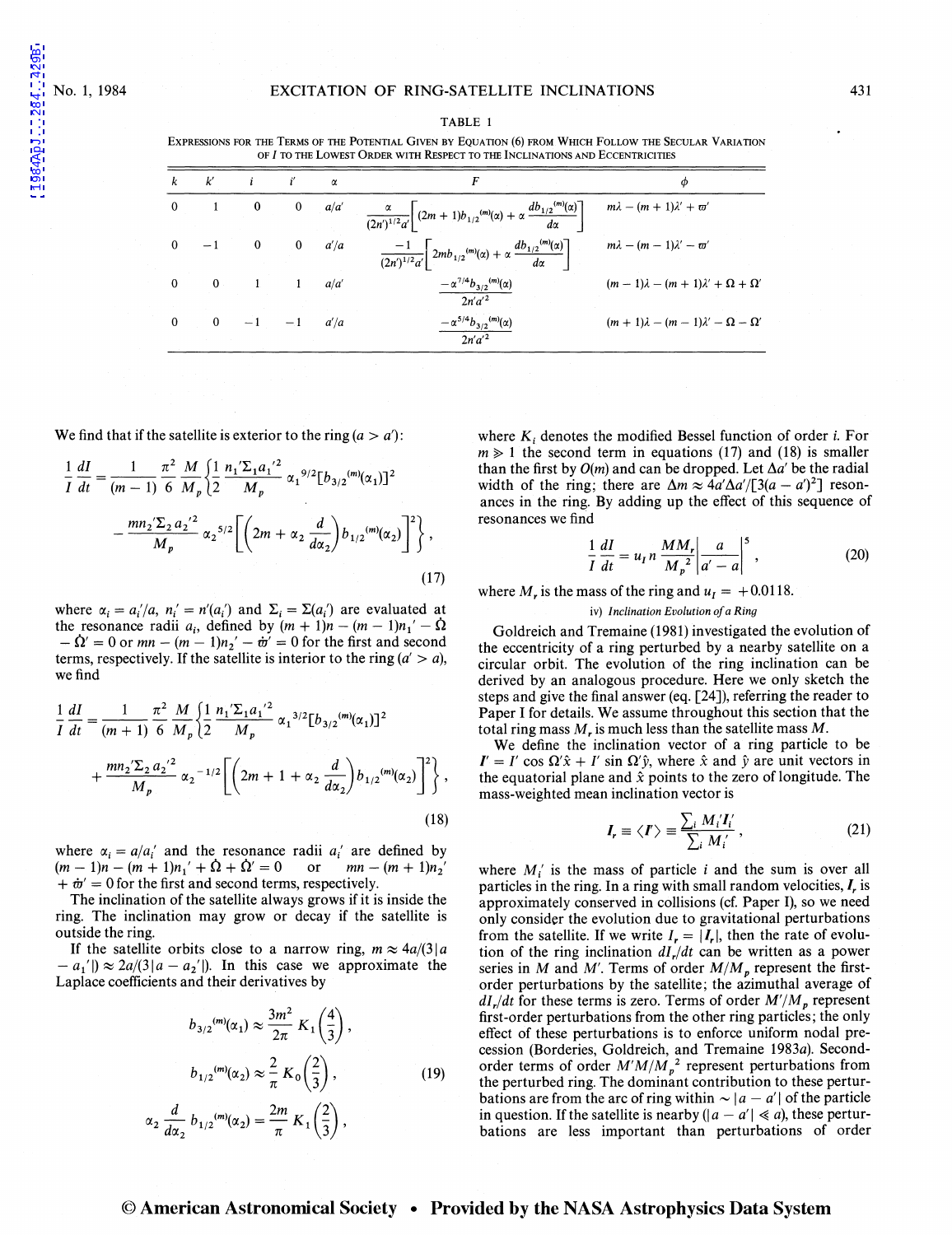1984ApJ...284..429B

 $(M/M_p)^2$ . Hence  $dI_r/dt = O(M/M_p)^2$  and we may write (cf. eq. [54] of Paper I $)^4$ 

$$
\frac{dI_r}{dt} = \left\langle \frac{dI_2'}{dt} \right\rangle - I_0 \left\langle \Omega_1' \frac{d\Omega_1'}{dt} \right\rangle + I_0 \langle \Omega_1' \rangle \left\langle \frac{d\Omega_1'}{dt} \right\rangle, \quad (22)
$$

where  $I_0$  is the unperturbed value of  $I_r$ .

To evaluate  $dI_2/dt$  we use equations (4), (14), and the primed analog of equation (9). Since the ring is close to the satellite, the resonances are closely spaced; for given *i, i',* k, k' there are  $\Delta j = 2a'\Delta a'(i + i' + k + k')/[3(a - a')^2]$  resonances in a ring of width  $\Delta a'$ . We assume that there are many resonances in the ring  $(\Delta j \geq 1)$ . In this case, the average over the ring can be replaced by an integration over j. To evaluate the second term in equation (22) we use the relation

$$
\left\langle \Omega_1' \frac{d\Omega_1'}{dt} \right\rangle = \frac{\pi}{2} \left( \frac{\partial A}{\partial Z'} \right)^2 \delta(\phi_0) , \qquad (23)
$$

whose derivation closely follows the derivation of equation (13). The third term in equation (22) is zero since  $\langle d\Omega_1'/dt \rangle = 0.$ 

Thus, we arrive at an expression for the rate of growth of the inclination of a ring perturbed by a nearby satellite on an equatorial orbit:

$$
\frac{1}{I_0}\frac{dI_r}{dt} = u_I n' \left(\frac{M}{M_p}\right)^2 \left|\frac{a}{a'-a}\right|^5, \qquad (24)
$$

which is the same as equation (20) except that the ring mass  $M_r$ is replaced by the satellite mass M.

### b) *Other Methods*

We give here another proof of equations (17) and (18) using the theory of bending waves in an equatorial ring developed by Shu, Cuzzi, and Lissauer (1983). We start with some definitions.

Vertical resonances occur where the magnitude of the synodic forcing frequency  $m(n'-n_p)$  is equal to the natural vertical oscillation frequency  $\mu' = n' - \dot{\Omega}'$ . The quantity  $n_p$  is the pattern speed:

$$
n_p = n + \left(\frac{l-m}{m}\right)\mu\,. \tag{25}
$$

The perturbing potential is proportional to  $I^{|l-m|}$ .

At a vertical resonance where a linear steady-state bending wave is excited, the torque on the ring is perpendicular to the ring and of magnitude (Bertin and Mark 1980)

$$
T = (\pi \Sigma h)^2 G a' m \operatorname{sgn} (n_p - n') , \qquad (26)
$$

where  $h$  is the amplitude of the vertical displacement of the disk. All quantities in equation (26) must be evaluated close enough to the resonance so that the unperturbed parameters of the ring are the same as at resonance and significant viscous damping has not occurred, but far enough that the wave is excited to its full amplitude. To derive this result, Bertin and Mark use a procedure from plasma physics; they suppose that the bending wave is excited by an external distribution of mass, slowly turned on at  $t = -\infty$ , with a shape similar to that of the wave, and rotating with the pattern speed; they compute the torque exerted by the disk on this mass. We use a similar procedure to prove that a bending wave transfers energy to the disk at the rate  $n_p T$ .

The calculations of *di/dt* follows from the relation:

$$
H_{\perp} = Mna^2 \cos I , \qquad (27)
$$

the component of satellite's angular momentum perpendicular to the equator plane;

$$
E = \frac{-GM_p|M}{2a},\qquad(28)
$$

the satellite's energy; the dynamical equations,

$$
\frac{dH_{\perp}}{dt} = -T \tag{29}
$$

$$
\frac{dE}{dt} = -n_p T \ . \tag{30}
$$

Combining equations  $(27)$ – $(30)$ , we obtain

$$
\sin I \frac{dI}{dt} = \left[ -(n_p - n) + 2n_p \sin^2 \frac{I}{2} \right] \frac{T}{M(na)^2} \,. \tag{31}
$$

For  $I \ll |a'-a|/a$ , the largest contributions to  $dI/dt$  come from vertical resonances with  $|l - m| = 1$  and from Lindblad resonances with  $|l - m| = 0$ .

To evaluate the effect of the vertical resonances, we use the expression for the amplitude of vertical oscillations for  $|l - m| = 1$  derived by Shu, Cuzzi, and Lissauer (1983),

$$
|h| = \left(\frac{a'}{|\mathcal{D}|G\Sigma}\right)^{1/2} \frac{a}{a_2^3} \frac{GMI}{2} b_{3/2}^{(m)} \left(\frac{a_2}{a_2}\right),\tag{32}
$$

where

$$
\mathcal{D} = a' \frac{d}{da'} \left[ \mu'^2 - m^2 (n' - n_p)^2 \right]. \tag{33}
$$

All quantities in equations (32) and (33) are evaluated at the resonance. The first terms in equations (17) and (18) can be deduced from equations  $(25)$ ,  $(26)$ ,  $(31)$ ,  $(32)$ , and  $(33)$ . These terms always cause the satellite inclination to increase.

The second terms in equations (17) and (18) are due to the torques associated with  $|l - m| = 0$  Lindblad resonances. A derivation of these torques using the density wave method is given by Goldreich and Tremaine (1980). Of course, the magnitudes of these torques are independent of I. Their primary effect is to change *a.* The change in I is a consequence of the adiabatic invariant  $I^2 a^{1/2}$  associated with small oscillations perpendicular to the equatorial plane. If the satellite is inside the ring, the Lindblad torques cause  $a$  to decrease and  $I$  to increase. If the satellite is outside the ring, the Lindblad torques cause I to decrease. Since the torques from the vertical resonances with  $|l - m| = 1$  always cause I to increase, the inclination always grows if the satellite is inside the ring, and may grow or decay if the satellite is outside the ring.

At least two alternate methods can be used to derive the rate of growth of inclinations in close ring-satellite pairs. They are the inclination analogs of methods described by Goldreich and Tremaine in two papers (1980, 1981). In the first paper, they use the equations which govern the interactions of two particles during a close encounter, and assume that successive encoun-

and

<sup>4</sup> There are several errors in eq. (54) of Paper I. The term proportional to  $\langle e_1 \rangle$  should not be present. The term proportional to  $\langle \varpi_1 \rangle$  should be preceded by a plus, not a minus, sign. All unsubscripted  $e$ 's should be replaced by  $e_0$ 's.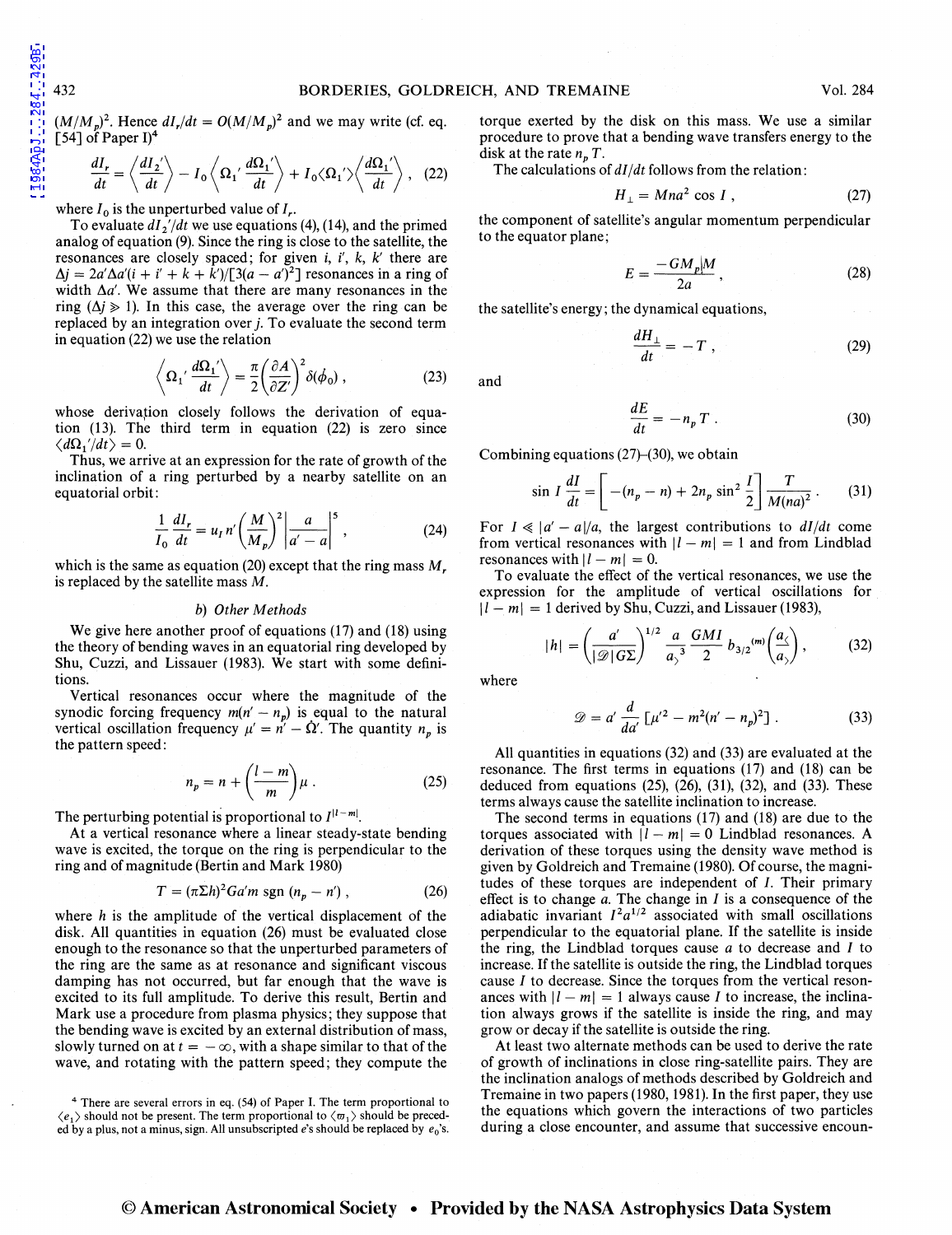ters are independent; in the second paper, they introduce an artificial damping term of the form  $-sx$  in the planetary equations for *dx/dt.* With both methods, the formulae describing the secular changes of eccentricities are obtained by means of a second order perturbation calculation.

The bending wave treatment is the only method described in this paper which faithfully represents the physics of the collective behavior of the ring particles. The reason why other techniques give the same coherent answer is that they retain the crucial effect of the collective interactions, the limiting of the disturbance near the resonance to a linear perturbation. In planetary rings, this can be accomplished in two ways: (i) selfgravity allows the formation of a wave which carries away the angular momentum and energy deposited by the satellite; (ii) collisions damp the orbital perturbations of the ring particles caused by the satellite.

As long as the perturbations are linear, it does not matter which one of these effects is acting. If the perturbations were not linear (nonlinear density waves have been observed in the rings of Saturn and similarly, nonlinear bending waves may exist), the formulae for the growth of inclination should be modified.

### III. DECAY OF INCLINATIONS

There is a close analogy between the behavior of eccentricities and inclinations in planetary rings. The evolution of the satellite eccentricity due to a nearby narrow ring is (Goldreich and Tremaine 1980, 1981):

$$
\frac{1}{e}\frac{de}{dt} = (u_{\rm L} + u_{\rm c})n'\frac{MM_r}{M_p^2}\left|\frac{a}{a'-a}\right|^5, \tag{34}
$$

where  $u<sub>L</sub>$  and  $u<sub>c</sub>$  corresponds to Lindblad and corotation resonances and have the values  $+1.5226$  and  $-1.5965$ , respectively. If all perturbations are linear, the net effect of the two types of resonance is given by equation (34) with  $u_L + u_c =$  $-0.0739$ , and the eccentricity decreases. If the corotation resonances are weakened by saturation and the Lindblad resonances are not, the eccentricity grows.

In contrast to equation (34), equation (20) for the inclination growth contains no corotation term. This has a simple explanation. At a corotation resonance in inclination, a ring particle feels a constant force in the vertical direction. This force adds to the restoring force due to the gravitational field of the planet but produces no other effect. There is no singularity in the perturbation equations at a corotation resonance in inclination. Consequently, no torque is exerted on the disk there.

The question arises as to what physical processes limit the growth of inclinations. It is clear that viscous dissipation damps ring inclinations. We have not identified any process which damps satellite inclinations.

### a) *Limit of Inclination Growth for Rings*

Recently, Borderies, Goldreich, and Tremaine (1983b) investigated the dynamics of narrow eccentric rings. They considered the influence of: the quadrupole moment of the planet, self-gravity, viscosity, and shepherd satellites. They showed that, on the viscous spreading time scale, an eccentric ring evolves toward an equilibrium configuration in which selfgravity balances differential precession due to the oblateness of the planet; this configuration is characterized by a near alignment of apsidal lines and by a positive difference of eccentricity  $\Delta e'$  between the outer and inner edges of the ring;  $\Delta e'$  is pro-

portional to the mean eccentricity of the ring. On a time scale longer by the factor  $(e'/\Delta e')^2$ , the mean eccentricity would decay if not excited by shepherd satellites. Since the damping rate of the mean eccentricity is an increasing function of  $q_e' \approx$  $a'\Delta e'/\Delta a'$ , on the longer time scale,  $q_e'$  adjusts to an equilibrium value at which viscous damping and satellite excitation balance.

A comparable model of the dynamics of inclined rings has yet to be developed, although Borderies, Goldreich, and Tremaine (1983a) have studied the equilibrium configuration in the limit of zero viscosity. We expect that the role of viscosity in the dynamics of inclined rings is similar to its role in the dynamics of eccentric rings. If this expectation is justified, there are two possible scenarios:

i) If the viscous damping of inclination for  $q_I' \approx a' \Delta I'/\Delta a' \approx$ 0 is faster than the growth due to shepherd satellites, the ring remains circular.

ii) Otherwise, the mean inclination increases; as a consequence *q/* becomes bigger and viscous damping is enhanced. Ultimately  $q_1$ ' reaches a value at which viscous damping compensates satellite excitation; this balance determines the equilibrium value of the mean inclination of narrow rings.

## b) *Limit of Inclination Growth for Satellites*

We wondered if the inclination of a shepherd satellite might be limited by a feedback mechanism involving viscous damping of the ring inclination. We explored this idea and obtained a negative result.

When *I* is large, higher order terms and higher order resonances become important. It is possible that for  $I \sim |a'-a|/a$ , *di/dt* changes sign. Goldreich and Tremaine (1981) have demonstrated that a similar effect occurs in the eccentricity case. We plan to develop such a general model in a subsequent paper.

### IV. DISCUSSION

### a) *Mimas*

Note that the bending waves in Saturn's rings associated with Mimas (Shu, Cuzzi, and Lissauer 1983) are not responsible for that satellite's inclination. The time scale for growth of Mimas's inclination due to its strongest, 5:3, inclination resonance is  $I(dI/dt)^{-1} = 2.4 10^{11} \times (50 \text{ g cm}^{-2}/\Sigma)$  years.

### b) *1980827 and 1980826*

These satellites, which shepherd Saturn's F ring, have eccentric orbits ( $e_{27} = 0.0024 \pm 0.0006$ ,  $e_{26} = 0.0042 \pm 0.002$ ) and no measurable inclinations  $(I < 2 \times 10^{-3}$  radians, Synnott *et al.* 1983).

Gravitational interactions with the narrow F ring and the wide A ring act to pump up the inclinations of the shepherd satellites. The rate of change of inclination and eccentricity of a shepherd due to the F ring is given by equations (20) and (34). Interaction with the ring drives the shepherd away at the rate:

$$
\frac{1}{|a'-a|} \frac{d|a'-a|}{dt} = u_a n' \frac{MM_r}{M_p^2} \left| \frac{a}{a'-a} \right|^5, \quad (35)
$$

with  $u_a = +0.798$ . There is an additional term in the rate of separation of shepherd and ring which is due to the changing semimajor axis of the ring which we are neglecting. Equations (20), (34), and (35) have the same form and differ only in their numerical coefficients  $u_I$ ,  $u_L$ ,  $u_c$ ,  $u_a$ . In particular, note that  $u_a \approx 70u_I$ .

## © **American Astronomical Society • Provided by the NASA Astrophysics Data System**

284..429B [1984ApJ...284..429B](http://adsabs.harvard.edu/abs/1984ApJ...284..429B)